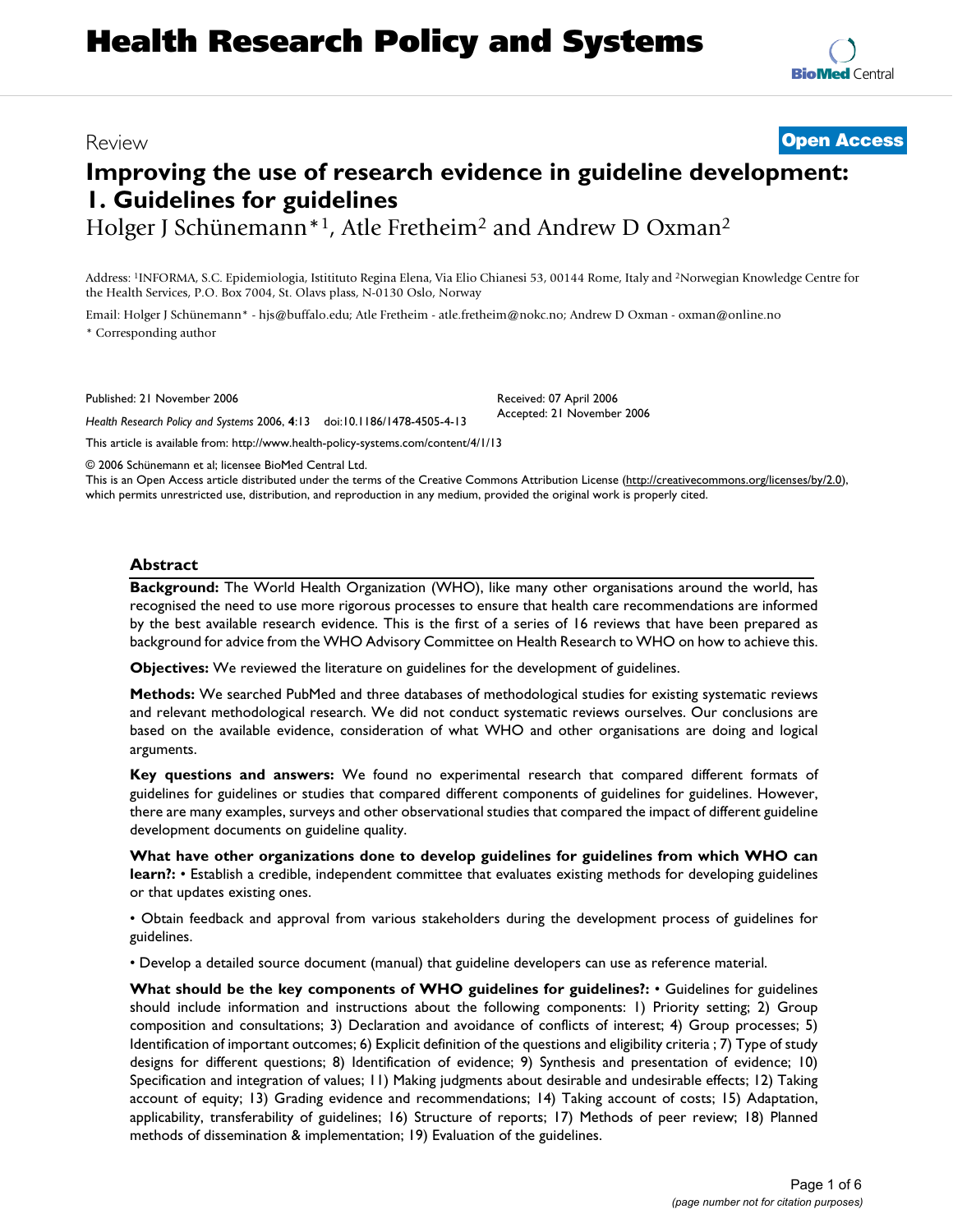**What have other organizations done to implement guidelines for guidelines from which WHO can learn?:** • Obtain buy-in from regions and country level representatives for guidelines for guidelines before dissemination of a revised version.

- Disseminate the guidelines for guidelines widely and make them available (e.g. on the Internet).
- Develop examples of guidelines that guideline developers can use as models when applying the guidelines for guidelines.
- Ensure training sessions for those responsible for developing guidelines.
- Continue to monitor the methodological literature on guideline development.

#### **Background**

The World Health Organization (WHO), like many other organisations around the world, has recognised the need to use more rigorous processes to ensure that health care recommendations are informed by the best available research evidence. This is the first of a series of 16 reviews that have been prepared as background for advice from the WHO Advisory Committee on Health Research to WHO on how to achieve this.

The term guideline can be defined as "a rule or principle that provides guidance to appropriate behaviour" [1]. The Institutes of Medicine define clinical practice guidelines as "systematically developed statements to assist practitioner and patient decision about appropriate health care for specific clinical circumstances". The term "guidelines" in this document should be seen in the broad sense referring to any guideline or recommendation related to healthcare that is relevant to the mission of the WHO, including public health and health policy recommendations. A plethora of guidelines for clinical practice guidelines exist from various organizations, including national and governmental agencies and medical specialty societies. There are fewer guidelines for developing public health and health policy recommendations. We will use the term "guidelines for guidelines" as "guidelines for the development of guidelines and recommendations".

Guidelines for guidelines are important because of reports indicating that the lack of standardized guideline development leads to widely varying recommendations [2]. In this paper we addressed the following questions:

• What have other organizations done to develop guidelines for guidelines from which WHO can learn?

- What should be the key components of WHO guidelines for guidelines?
- What have other organizations done to implement guidelines for guidelines from which WHO can learn?

#### *What WHO is doing now*

An inter-cluster initiative (Guideline Development Group) led by the Evidence and Information for Policy (EIP) cluster produced the "Guidelines for WHO Guidelines" (GWG) as the recommended approach to development of WHO guidelines [3]. The process for developing the WHO document included drafting of the GWG by one group member before revision and approval by the committee. Following approval by the group, this document was reviewed and approved during a cabinet meeting before distribution as a technical cluster note to all WHO members.

The GWG (version March 10, 2003) included the following general proposals for process (see GWG "WHO documents that guide the development, dissemination and implementation of recommendations by WHO" section 5):

"b) choice of [guideline] topics; c) synthesis of the evidence; d) formulation of recommendations; e) dissemination of guidelines". The GWG makes special reference to the National Health and Medical Research Council (NHMRC) of Australia guidelines for guidelines. To accomplish proper guideline development the GWG recommends partnerships within and outside WHO according to a defined set of rules. Specific functions and composition of guideline groups are also described. The GWG also includes advice for the operationalisation of the process (section 6 GWG): a) Selection of partners; b) Organization of guideline groups; c) Process of developing guidelines; d) Guiding values. The committee also produced a self assessment checklist to ensure a consistent level of quality in the guidelines.

Although comprehensive in the coverage of topics, due to brevity most sections of the GWG could not provide the same level of detailed instructions for guideline groups to follow that other organizations provide. Moreover, it is not entirely clear to what extent WHO guideline developers adhere to the GWG, but it appears that few departments have used the GWG [4]. In part this may be a result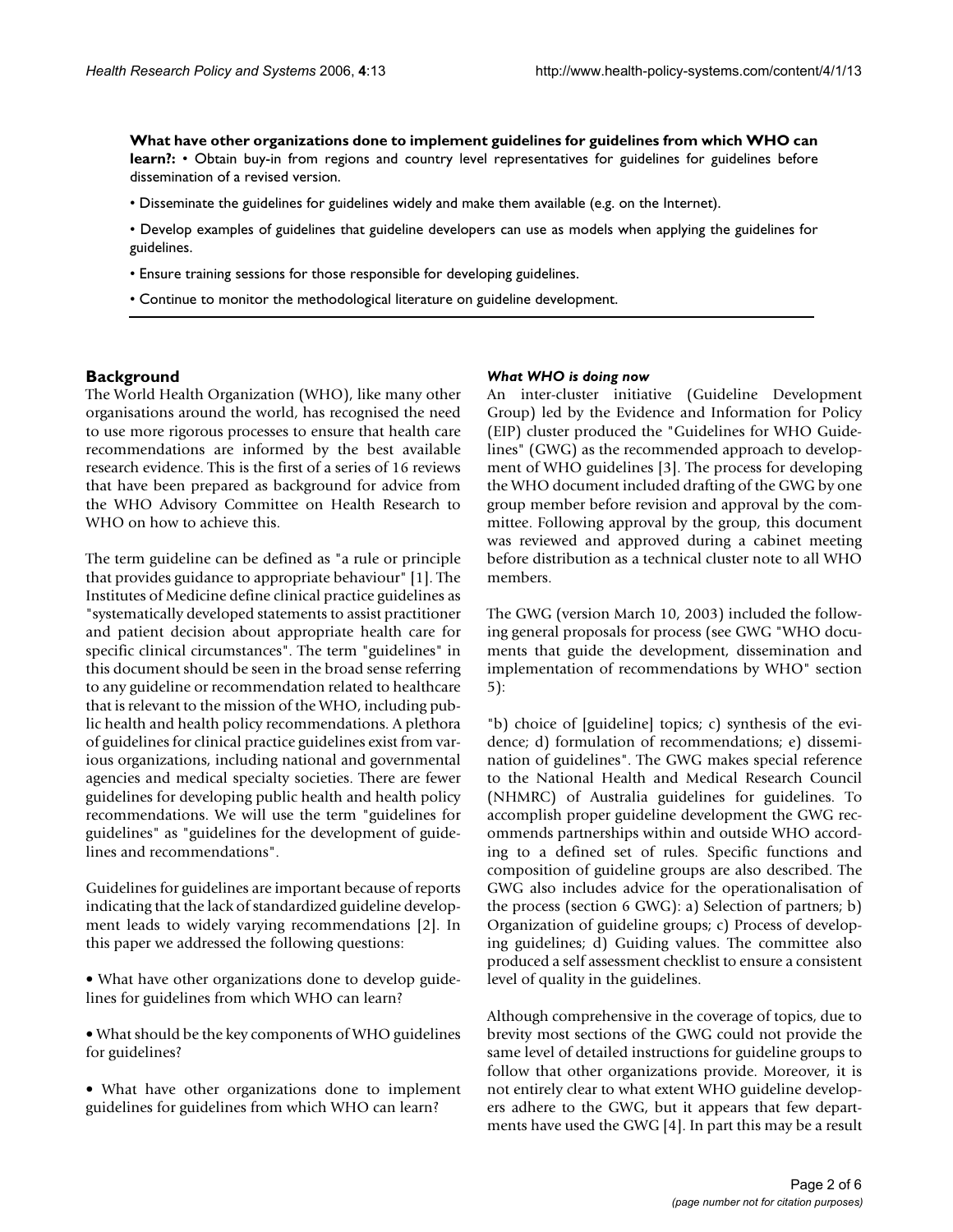of a lack of a more detailed handbook that WHO guidelines development committees could follow, although there are a number of other possible explanations.

#### *What other organisations are doing?*

The use and quality of guidelines for guidelines varies across organizations that develop guidelines. There is not an accepted international standard for guideline development. However, there are several specific and detailed examples of methods adopted by other organizations. Some of these are exemplary because they give detailed guidance and resulted from a thorough process. For example, the National Institute for Health and Clinical Excellence (NICE) and the Scottish Intercollegiate Guideline Network (SIGN), both large government agencies that develop guidelines, have produced comprehensive handbooks that provide guidance for its guideline developers [5,6]. A number of professional organizations have also developed detailed guidance documents that advise their guideline developers about methods including the development of templates [7-10].

We describe the single steps of what other organizations do in regards to guideline development and on what grounds they do it in other articles in this series (see [11] for a list of articles). The steps go from setting priorities for guideline topics to implementation of the guidelines. In addition, literature has emerged from independent groups, such as the Conference on Guideline Standardization [12], that address the critical appraisal of guidelines and suggest the need for guidance for each of these steps of guideline development [13]. For example, one tool (the AGREE instrument) has demonstrated its sensitivity to differentiate higher quality guidelines that followed technical documentation from those of lower quality [14].

#### **Methods**

The methods used to prepare this review are described in the introduction to this series [11]. Briefly, the key questions addressed in this paper were vetted amongst the authors and the ACHR Subcommittee on the Use of Research Evidence (SURE). As a result of prior work in the area of guideline methodology we had knowledge of existing guidelines for guidelines by organisations such as NICE, SIGN, the US Preventive Services Task Force (USP-STF), the New Zealand Guideline Group and the Australian NHRMC as well as professional societies such as the American College of Chest Physicians (ACCP) and the American Thoracic Society (ATS). We attempted to search PubMed, but were unable to devise a search strategy that was both sensitive and reasonably specific.

Given time constraints we avoided duplication with work of others and focused on sources that had systematically compiled relevant literature. We searched databases maintained by the Agency for Healthcare Research and Quality (AHRQ [15]), the Guidelines International Network (GIN [16]), information obtained from prominent organizations and our own files. The AHRQ database (guideline development methodology and guideline structure) is a comprehensive database that included 1205 references to both journal but also non-journal sources. The GIN database included 104 references. While there was overlap we reviewed these citations in detail and evaluated each of these references for relevance. The answers to the questions are our conclusions based on the available evidence, consideration of what WHO and other organisations are doing and logical arguments.

#### *Findings*

We found no experimental research that compared different formats of guidelines for guidelines or studies that compared different components of guidelines for guidelines. However, there are many examples, surveys and other observational studies of the impact of guideline development documents on guideline quality.

#### *What have other organizations done to develop guidelines for guidelines that WHO can learn from?*

Many large organizations that claim to develop evidence based guidelines have produced accessible, transparent and detailed guidelines for guidelines. To make a guideline for guideline credible and acceptable, individuals with expertise in methodology, process and implementation of guidelines were involved in developing a guideline for guideline document. For example, NICE involved not only various internal groups (the national collaborating centres that develop guidelines, NICE patient involvement units, etc.), but also external advisors, including individual academics and governmental institutions (e.g. SIGN) [5]. SIGN and the RAND corporation published a detailed description of the processes involved in producing guidelines for guidelines involving various stakeholders [6,17].

Other guideline developers carefully select the panels that produce guidelines for guidelines ensuring that methodologists and clinicians as well as representatives of the organization are involved. Most specialty societies have included experts and authorities in the relevant fields. While this bears the risk of involving individuals with less methodological and, therefore, relevant training for guideline development, it ensures that individuals who are knowledgeable about the relevant clinical aspects, including ongoing research, are represented and may supports buy-in by users. Aspects focusing on group processes and selection including patient representation are described in other articles in this series [18,19]. Most organizations obtain approval of the final document by a board or other governing body. While no experimental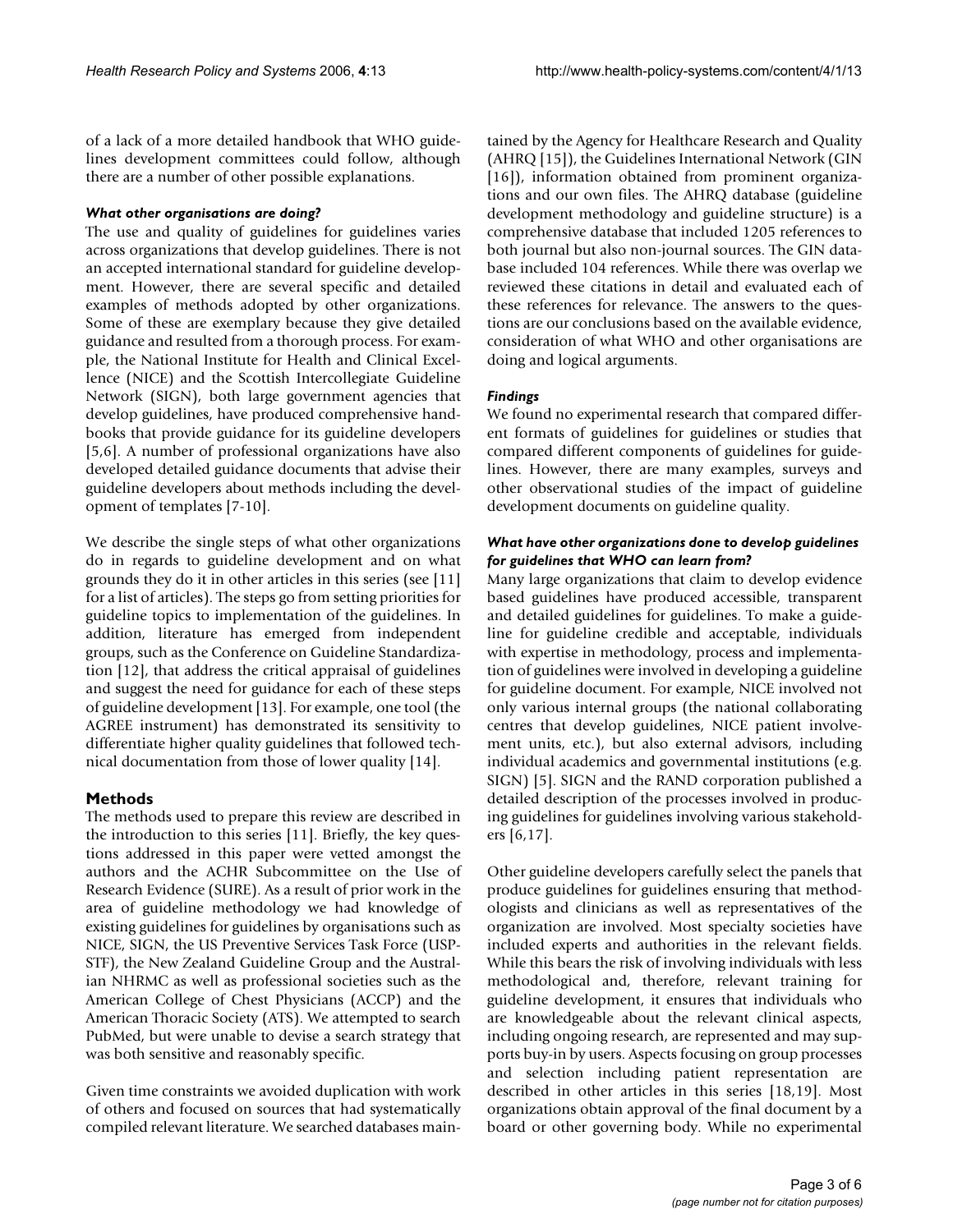research indicates that providing a source document (e.g. a handbook) for guideline developers improves the quality of guidelines, observational studies suggest that organizations publishing their guidelines for guidelines in the form of reference material produce more methodologically sound guidelines [20].

#### *What should be the key components of WHO guidelines for guidelines?*

We have identified 19 components that are already or should be included in the GWG and that should be described in detail in a handbook or manual for WHO guideline developers. Other reviews in this series will describe these components in greater detail. We list in parenthesis the review that describes the component in more detail and the section of the GWG that has mentioned the component. The sections in the GWG cited below often consist of a single sentence. The components are:

1) Priority setting ([21] and GWG 5b "Choice of topics for development of WHO guidelines")

2) Group composition (and consultations) ([22] and GWG 6A "Organization of guideline groups")

3) Declaration and avoidance of conflicts of interest ([23] and GWG 6B Note 1, annex A)

4) Group processes ([24] and GWG 6C3 "Process of developing guidelines")

5) Identification of important outcomes including cost ([25], not addressed in GWG)

6) Explicit definition of the question and eligibility criteria ([26,27], not addressed in GWG)

7) Type of study designs for different types of questions ([27], not addressed in GWG)

8) Identification of evidence ([27], GWG 6C2 "Undertake a systematic review")

9) Synthesis and presentation of evidence ([28] and GWG 5C "Synthesizing the evidence")

10) Specification and integration of values ([29] and GWG 6D "Guiding values")

11) Making judgments about desirable and undesirable effects ([29] and [30] and GWG 5d "Making recommendations")

12) Taking account of equity ([31], not addressed in GWG)

13) Grading evidence and recommendations ([30] and GWG Annex B)

14) Taking account of costs ([32] and GWG 5d "Making recommendations")

15) Applicability, transferability and adaptation of guidelines ([33] and GWG 5a "A 3 stage process")

16) Structure of reports ([34] and GWG 6C)

17) Methods of peer review ([20] and [32]not addressed in GWG)

18) Planned methods of dissemination & implementation ([35] and GWG 5e "Dissemination of guidelines")

19) Evaluation of the impact of the guideline ([36] and GWG 6C6)

#### *What have other organizations done to implement guidelines for guidelines from which WHO can learn?*

Other prominent guideline developers, such as NICE and SIGN, have ensured that those stakeholders who will become involved in guideline development also take part in the development of the guidelines for guideline. Similarly, obtaining buy-in from regions and country level representatives for GWG before agreeing on and disseminating a revised version is likely to be important. Once WHO reaches agreement on a revised version of the GWG, it should be widely disseminated and made easily available (e.g. on the Internet).

Examples and worksheets should be provided to facilitate implementation of the GWG. In addition, WHO should ensure training sessions for those responsible for developing guidelines. In their survey of 18 prominent international clinical guideline developers, Burgers and colleagues found that almost all guideline programs offer (in some organizations mandatory) training sessions to guideline developers [37]. SIGN, for example, offers a specific software program to guideline panel members and helps them with identifying specific learning needs [6]. SIGN also electronically records the amount of training of individuals who contribute to the guidelines.

The GWG should not be a static document. NICE, for example, has outlined the process for updating its guidelines for guidelines. This specifies that the formal process for updating its manual will begin three years after publication of the original manual. Interim updates may be completed to accommodate small changes outside of the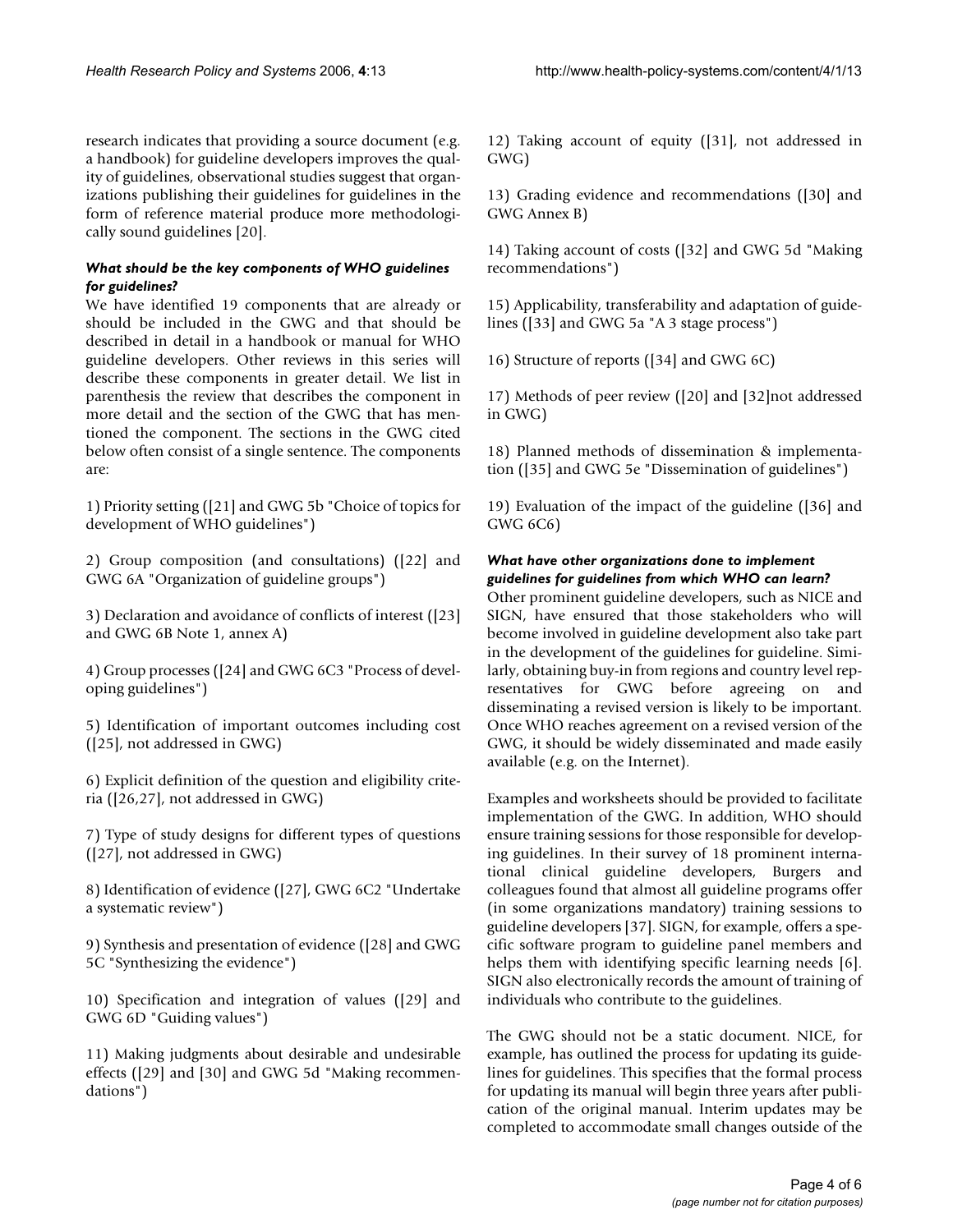regular renewal process. NICE specifies four criteria that must all be fulfilled to qualify for a minor update: a fundamental stage in the guideline for guideline process is neither added nor removed, a fundamental methods technique or step is neither added nor removed, one or more stakeholders will not obviously be disadvantaged, and the efficiency, clarity or fairness of the process or methodology will be improved. To develop revisions of the GWG, WHO should monitor the methodological literature on guideline development and review updates of other organizations' guidelines for guidelines.

### **Discussion**

The studies we identified and practical experience suggest that guidelines for guidelines facilitate the development of guidelines. Our review is limited in that it is not a systematic review and is based on our own judgments. However, our review has identified practical advice and components that a handbook or manual that accompany the GWG should include.

Although WHO's leadership has endorsed the GWG, a detailed handbook does not exist. Moreover, implementation of the GWG in WHO guideline programs appears to be very limited [4]. Potential reasons for this shortcoming are discussed elsewhere [4]. Key explanations include a lack of resources, technical (methodological) capacity, knowledge about the GWG, and a tradition of using nonsystematic, expert opinion-based approaches [4]; as well as a lack of training and a lack of a more detailed manual.

Other organizations have invested substantial resources into guideline development, including resources to develop and implement guidelines for guidelines. Because WHO has limited resources and because well described processes used by other organizations already exist, WHO can build on existing high quality guidelines for guidelines. As we discuss in another article in this series, WHO should also consider adapting guidelines developed by other organizations, if high quality guidelines already exist [33]. In addition, WHO should consider establishing collaborations with other guideline developers to avoid unnecessary duplication of efforts and use of resources.

#### *Further work*

A systematic review of guidelines for guidelines is unlikely to yield empirical information beyond what we have found in this review, but could provide useful information about what other organisations are doing with respect to key steps in the guideline development process. We do not consider such a review to be a priority for WHO. Similar information has been obtained through surveys [20, 38, 39]. More information about specific questions regarding, for example, processes that are used for updating, implementing and evaluating guidelines for guidelines, is more likely to come from further surveys than from a systematic review.

WHO should develop a handbook or manual that provides detailed information and examples for its guideline developers. This handbook should build on existing work, but will require time and resources. Nonetheless, this is likely necessary to improve the quality of WHO guideline development.

Efforts are needed that ensure guideline developers begin speaking the same "guideline" language and improve the standardisation of the guideline development processes used by WHO. This standardisation would help facilitate the production of guidelines that can easily be adapted to different contexts, and thus reduce global resources spent on guideline development, particularly for low and middle-income countries [33]. WHO should participate in international efforts aimed at improving guidelines for guidelines, and should aim to take a leading role in these efforts in the future.

#### **Competing interests**

ADO and AF work for the Norwegian Knowledge Centre forthe Health Services, an agency funded by the Norwegian government that produces systematic reviews and health technology assessments. All three authors are contributors to the Cochrane Collaboration. ADO and HJS are members of the GRADE Working Group. HJS is documents editor and chair of the documents development and implementation committee for the American Thoracic Society and senior editor of the American College of Chest Physicians' Antithrombotic and Thrombolytic Therapy Guidelines.

#### **Authors' contributions**

HJS prepared the first draft of this article. AF and ADO contributed to drafting and revising it. All authors have read and approved of the final version of this manuscript.

#### **Acknowledgements**

We gratefully acknowledge WHO and the Norwegian Knowledge Centre forthe Health Services for financial support, the other authors of these reviews for their contributions, the other members of the ACHR SURE, and all of those who have provided us with feedback on earlier versions of this paper. The authors thank Mr. John Fox for administrative assistance.

#### **References**

- 1. www.wordreference.com: **Word reference dictionary.** [\[http://](http://www.wordreference.com/definition) [www.wordreference.com/definition\]](http://www.wordreference.com/definition).
- 2. Beck C, Cody M, Souder E, Zhang M, Small GW: **[Dementia diag](http://www.ncbi.nlm.nih.gov/entrez/query.fcgi?cmd=Retrieve&db=PubMed&dopt=Abstract&list_uids=11037004)[nostic guidelines: methodologies, results, and implementa](http://www.ncbi.nlm.nih.gov/entrez/query.fcgi?cmd=Retrieve&db=PubMed&dopt=Abstract&list_uids=11037004)[tion costs.](http://www.ncbi.nlm.nih.gov/entrez/query.fcgi?cmd=Retrieve&db=PubMed&dopt=Abstract&list_uids=11037004)** *J Am Geriatr Soc* 2000, **48(10):**1195-1203.
- 3. **Global Programme on Evidence for Health Policy. Guidelines for WHO Guidelines. EIP/GPE/EQC/2003.1.** Geneva , World Health Organization; 2003.
- 4. Panisset U: **A Review of WHO recommendations published in 2005.** *Health Res Policy Syst* 2006.